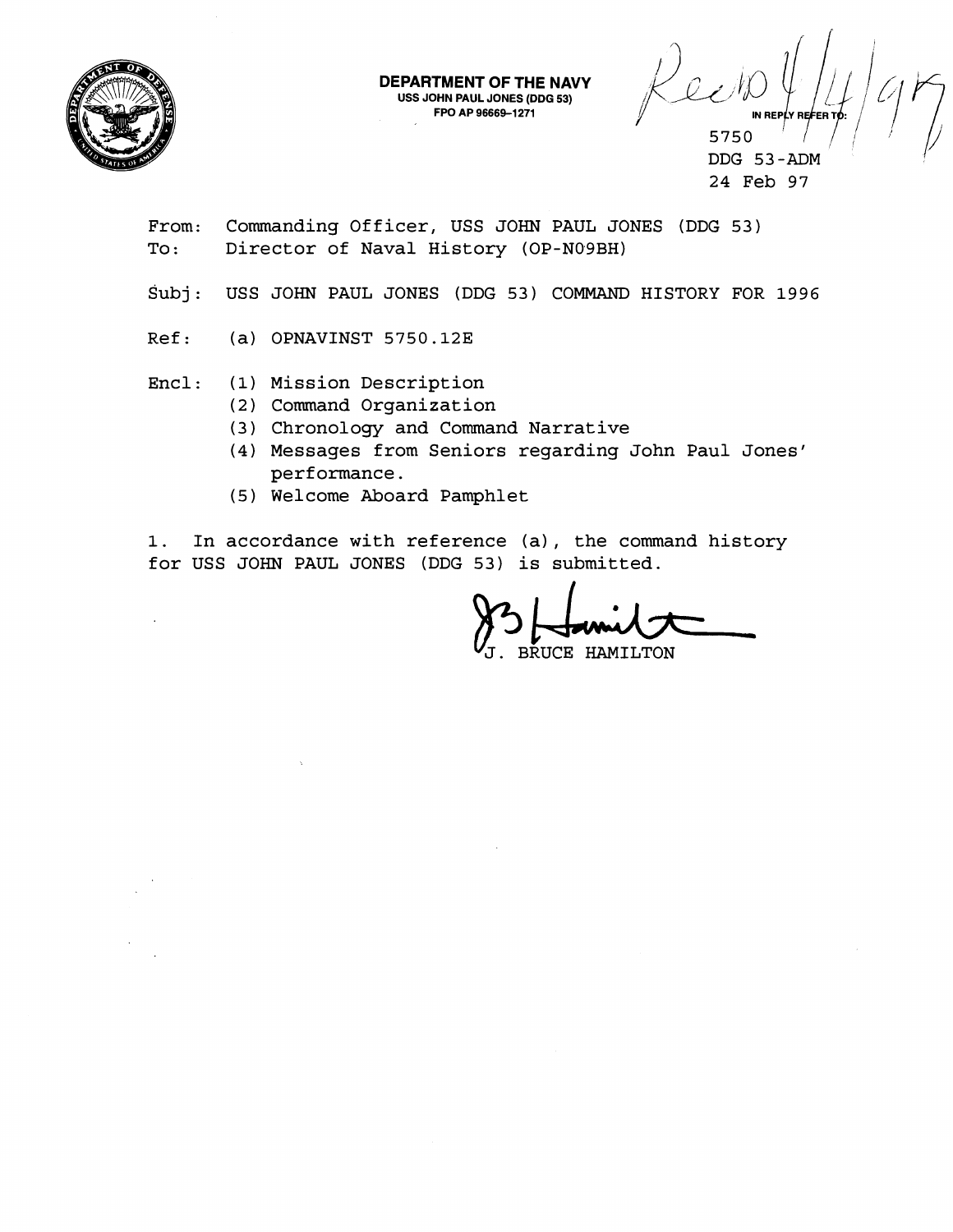# **USS JOHN PAUL JONES (DDG 53)**

#### **COMMAND MISSION**

The JOHN PAUL JONES Guided Missile Destroyer is designed to conduct prompt and sustained offensive operations at sea, operate as an element of a coordinated force or independently as the nucleus of a surface action group, and direct and coordinate anti-air, surface, undersea, and strike warfare operations in support of national interests.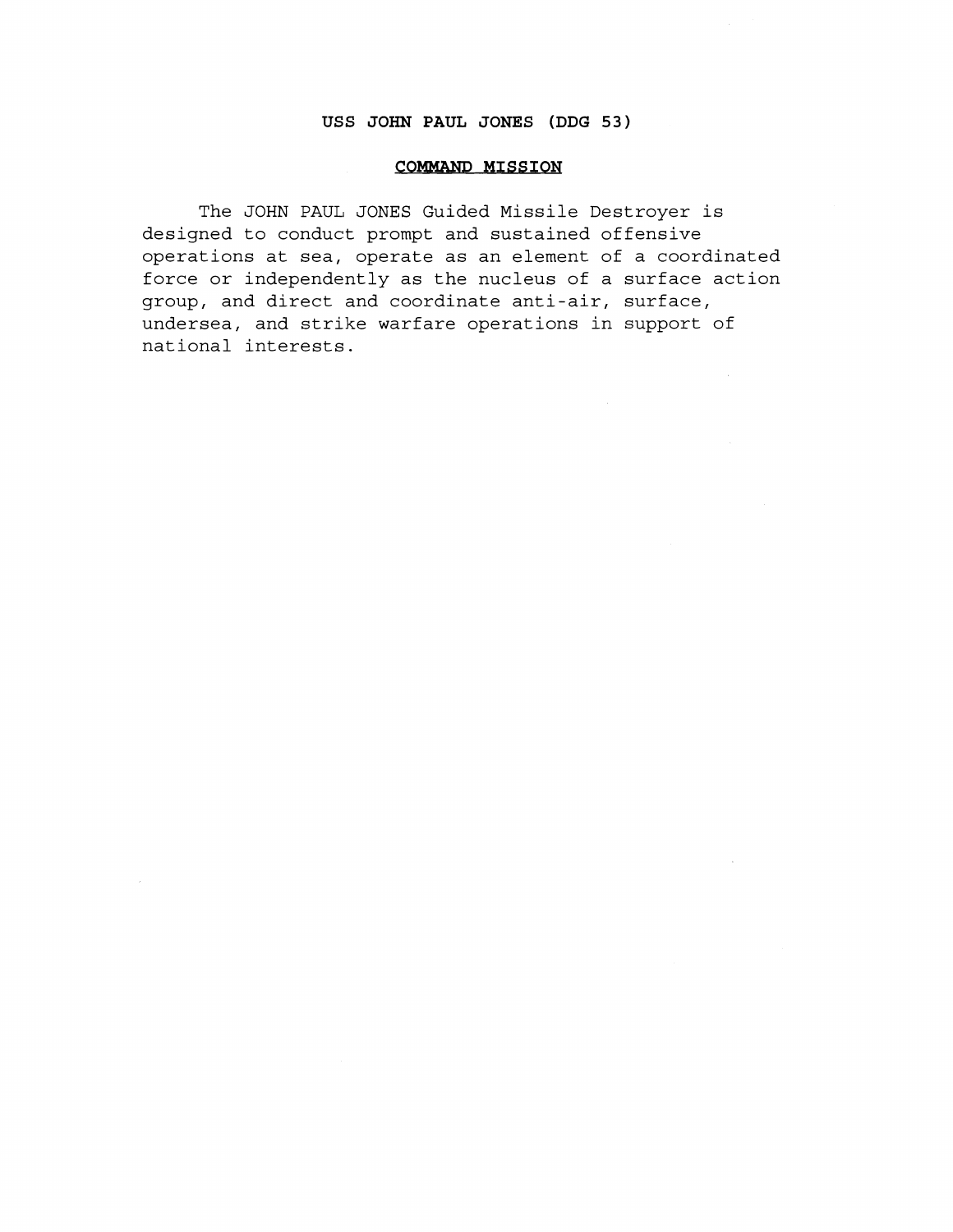#### COMMAND ORGANIZATION:

IMMEDIATE SUPERIOR IN CHAIN OF COMMAND (ISIC) COMMANDER, DESTROYER SQUADRON SEVEN CAPT Robert Conway

# COMMANDING OFFICER

CDR Peter B. Opsal (until 20 August 1996) CDR J. Bruce Hamilton (after 20 August 1996)

## EXECUTIVE OFFICER

LCDR Brian A. Goulding

## ENGINEERING OFFICER

LT **Europe** 

фÜ

#### COMBAT SYSTEMS OFFICER

| LCDR | (until 19 August 1996) |
|------|------------------------|
| LT   | (after 19 August 1996) |

## WEAPONS OFFICER

| LT | (became CSO 19 August 1996) |  |  |
|----|-----------------------------|--|--|
| LT | (after 19 August 1996)      |  |  |

#### OPERATIONS OFFICER

| LCDR |  | (until 20 November 1996) |  |
|------|--|--------------------------|--|
| LT   |  | (after 20 November 1996) |  |

SUPPLY OFFICER

| LT |  |  | (until 4 November 1996) |
|----|--|--|-------------------------|
| LT |  |  | (after 4 November 1996) |

NAVIGATION/ADMINISTRATION OFFICER

 $LT$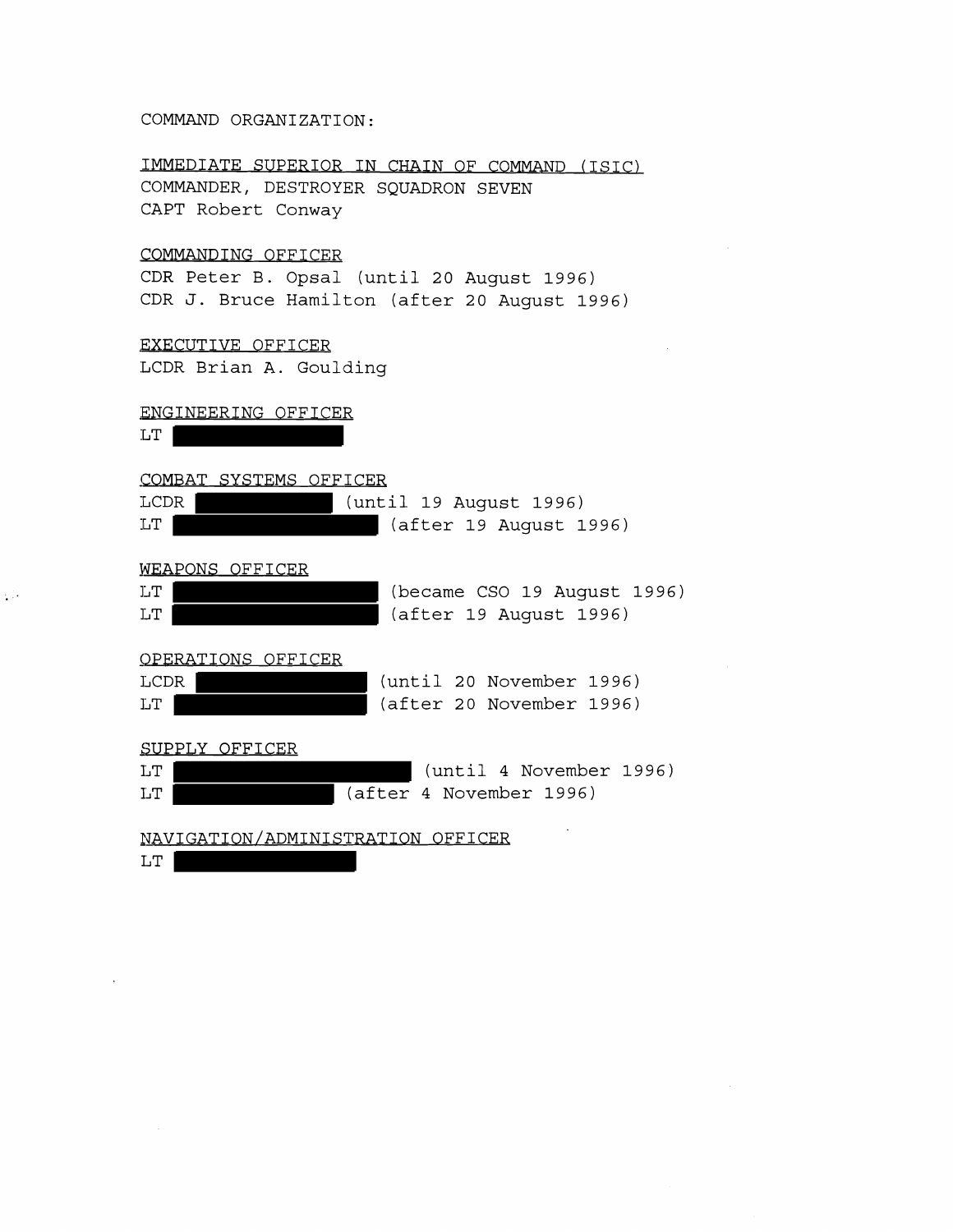# **COMMAND HISTORY AND CHRONOLOGY for the UNITED STATES SHIP JOHN PAUL JONES DDG 53**

## 1996

| 12 Jan          | COMDESRON SEVEN Change of Command                                                                                                                                                                               |
|-----------------|-----------------------------------------------------------------------------------------------------------------------------------------------------------------------------------------------------------------|
| 15 Jan          | Underway enroute Continental Maritime<br>Shipyard                                                                                                                                                               |
| 16 Jan - 29 Mar | Selected Repair Availability One at<br>Continental Maritime Shipyard                                                                                                                                            |
| 16-29 Jan       | Chief of Naval Operations Project 1371<br>$(SLQ-20)$ Install                                                                                                                                                    |
| 23 Feb          | Ship's Physical Readiness Test and<br>Picnic                                                                                                                                                                    |
| 5 Mar           | Awarded Commander Naval Surface Forces<br>Pacific Safety Award for 1995                                                                                                                                         |
| 6 Mar           | Aegis Light Off                                                                                                                                                                                                 |
| 15 Mar          | Passed Aviation Readiness Certification                                                                                                                                                                         |
| 18 Mar          | Deadstick move to 32nd Street Naval<br>Station                                                                                                                                                                  |
| 19-22 Mar       | Initial Light Off Assessment observed by<br>Afloat Training Group and DESRON 7                                                                                                                                  |
| 22 Mar          | Awarded Battle Efficiency and Command<br>Excellence Awards for the following:<br>Engineering/Survivability<br>Command and Control<br>Logistics Management<br>Maritime Warfare (Power Projection/Sea<br>Control) |
| 28 Mar - 1 Apr  | Underway for Sea Trials                                                                                                                                                                                         |

 $\bar{\mathcal{A}}$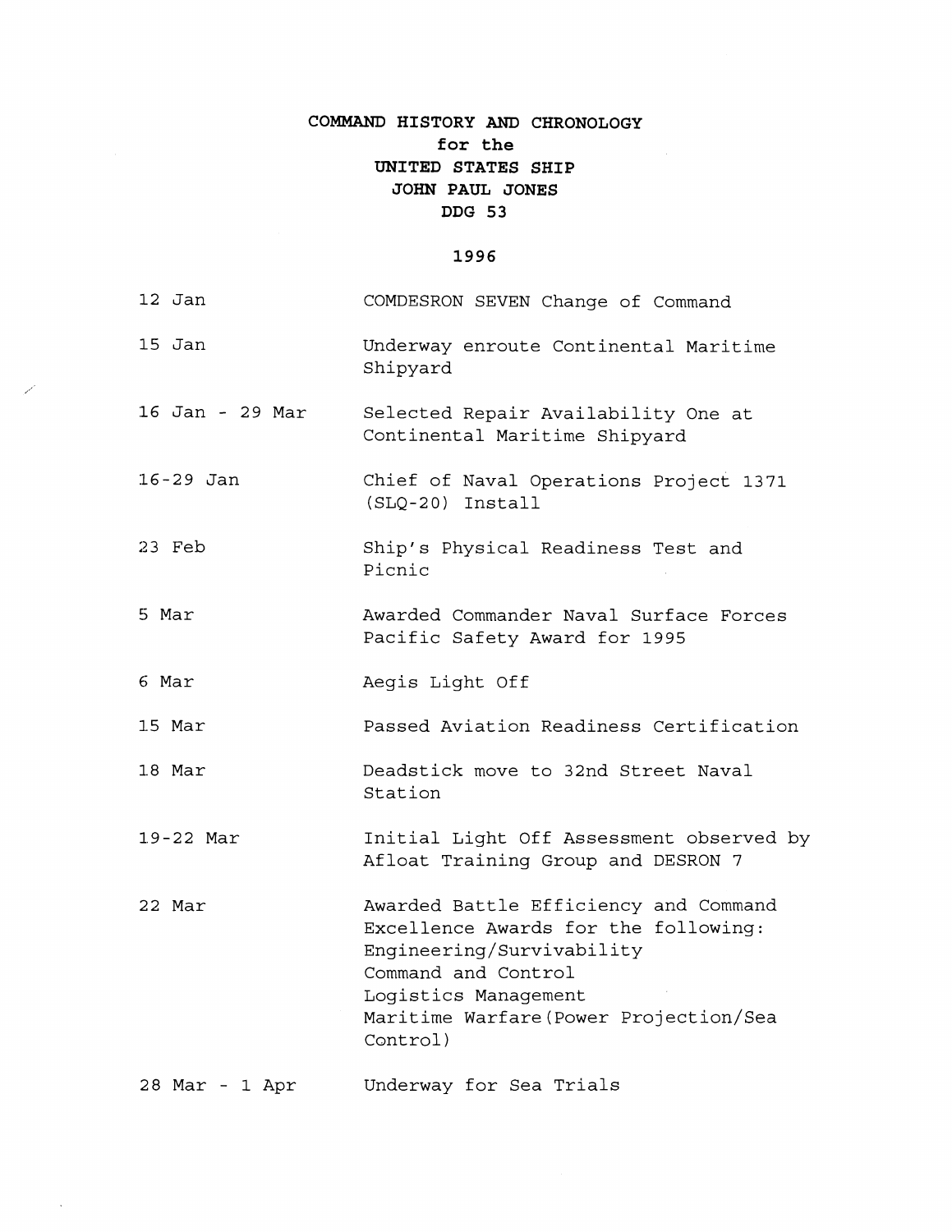| 8-12 April     | Command Assessment of Readiness and<br>Training II                                 |
|----------------|------------------------------------------------------------------------------------|
| $10-12$ April  | Propulsion Examination Board Visit                                                 |
| 11 Apr         | Underway for Navigation Check Ride                                                 |
| 15 Apr         | VADM Robinson presents Battle "E" to<br>crew                                       |
| $22 - 26$ Apr  | Logistics Assessment of Training Review                                            |
| 29 Apr         | Underway enroute Seal Beach Naval<br>Weapons Station                               |
| 30 Apr - 1 May | Moored Seal Beach, Deployment Ammo<br>Onload                                       |
| 2 May          | Naval Surface Fire Support Firing<br>Exercise 1 at San Clemente Island             |
| 3 May          | Spotter Services, San Clemente Island                                              |
| 6 May          | Begin Tailored Ship's Training<br>Availability II (TSTA II)                        |
| $6-10$ May     | Cruise Missile Tactical Qualification<br>Training                                  |
| 13-17 May      | Underway for TSTA II                                                               |
| 20-24 May      | Underway for TSTA II                                                               |
| 29 May         | Underway enroute Portland, Oregon as<br>part of Composite Unit Exercise 96-25T     |
| 4 June         | Arrive Longview, Oregon                                                            |
| 5 June         | Arrive Portland, Oregon                                                            |
| $6-10$ June    | Portland Rose Festival                                                             |
| 10 June        | Underway enroute San Diego, California<br>as part of Composite Unit Exercise 96-5T |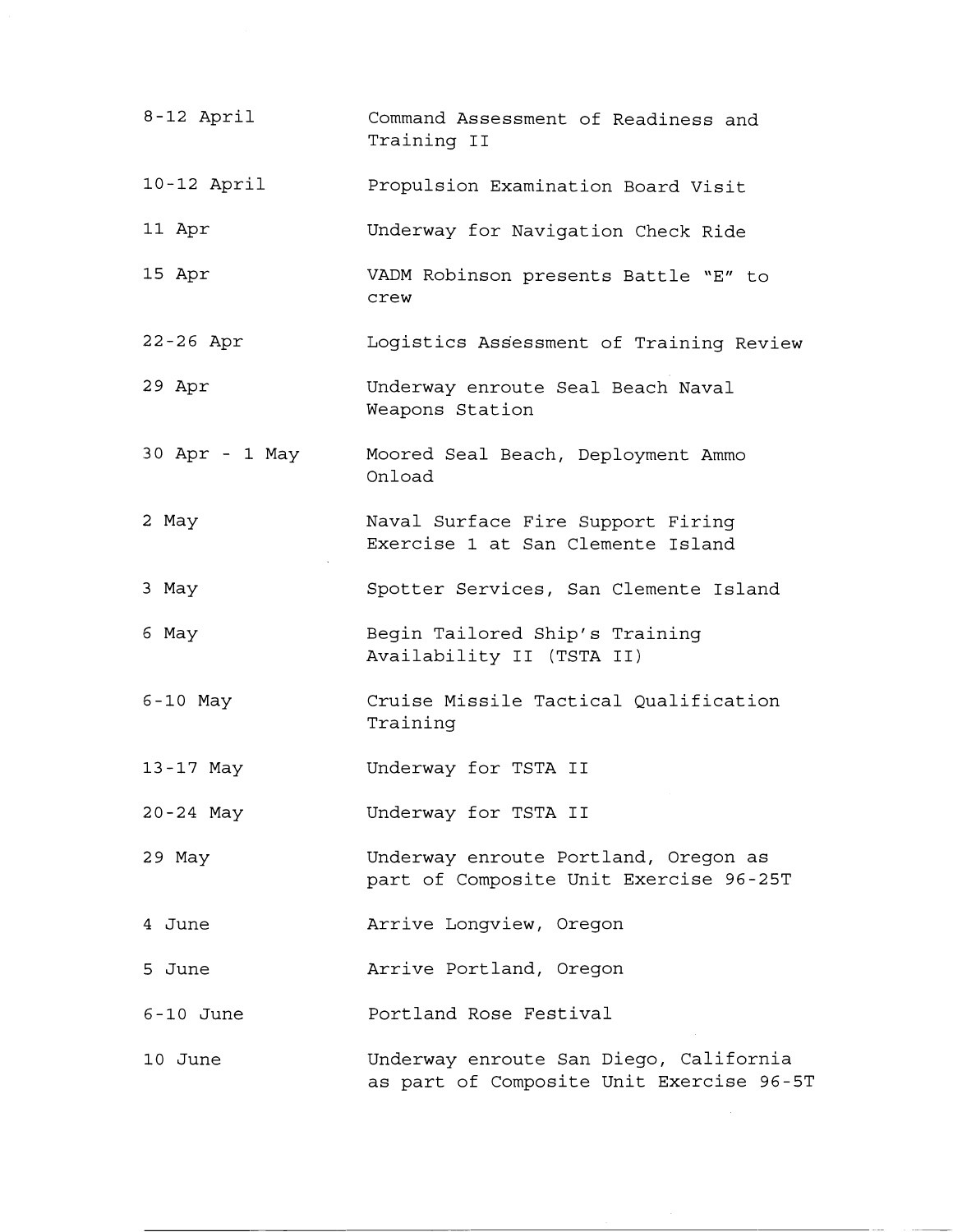| 14 June           | Arrive San Diego Submarine Base,<br>Moor outboard of USS MCKEE (AS 41)           |
|-------------------|----------------------------------------------------------------------------------|
|                   | 16 June - 8 July Repair Availability with<br>USS MCKEE (AS 41)                   |
| 16 June - 21 June | Shipboard Explosive Safety Inspection                                            |
| 26 June           | Visit by California Young President's<br>Association and North Atlantic Assembly |
| 27 June           | Visit by White House Fellows                                                     |
| $8-12$ July       | Underway for TSTA II                                                             |
| 15-19 July        | TSTA II Engineering Training                                                     |
| $22 - 26$ July    | Underway for TSTA II                                                             |
| 23 July           | Missile Exercise (AAW-11-SF)                                                     |
|                   | 29 July - 2 Aug Underway for TSTA II                                             |
|                   | 29 July - 2 Aug Engineering Certification                                        |
| 8 Aug             | Visit by the World Press Institute                                               |
| 10 Aug            | Dependent's Cruise                                                               |
| 11-15 Aug         | Moored B Street Pier, San Diego                                                  |
| 11-15 Aug         | Navy Visit Ship for Republican National<br>Convention                            |
| 12-16 Aug         | Logistics Management Assessment                                                  |
| 20 Aug            | Change of Command                                                                |
| 26 August         | Begin Tailored Ship's Training<br>Availability III (TSTA III)                    |
| 26-30 Aug         | Underway for TSTA III                                                            |
| 6 Sep             | Ship's Physical Readiness Test and<br>Picnic                                     |

 $\sim$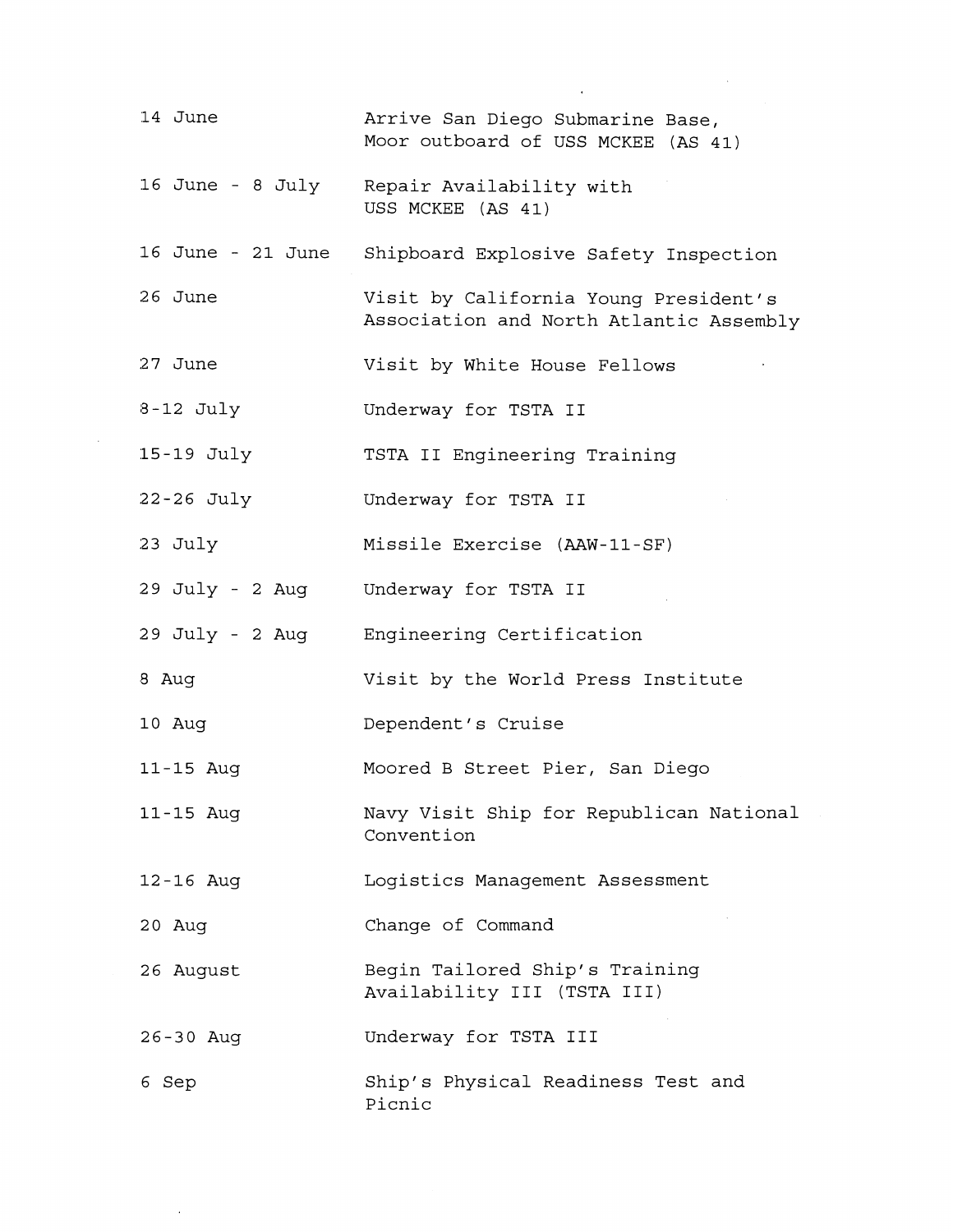| 10-12 Sep      | Underway for Final Evaluation Problem<br>and Cruise Missile Tactical<br>Qualification           |
|----------------|-------------------------------------------------------------------------------------------------|
| 13 Sep         | Chop to Commander, Third Fleet                                                                  |
| 17 Sep         | Enter USS STEADFAST Drydock for Hub<br>Changeout                                                |
| 27 Sep         | Exit USS STEADFAST                                                                              |
| 18 Oct - 1 Nov | Underway with CONSTELLATION TASK GROUP<br>for Composite Unit Exercise 96-5A                     |
| $5 - 7$ Nov    | Underway for Integrated Training<br>Assessment                                                  |
| $13 - 20$ Nov  | Underway for Composite Unit Exercise<br>$96 - 5B$                                               |
| 20 Nov         | VADM Briggs, USN (Ret.) and VADM King,<br>USN (Ret.) ship visit                                 |
| 6 Dec          | Ship's Christmas Party                                                                          |
| 9 Dec          | Senior Seminar Visit                                                                            |
| 17 Dec         | VADM Stockdale, USN (Ret.) performs<br>commisioning ceremony on board JOHN PAUL<br><b>JONES</b> |
| 18 Dec         | Begin Christmas Leave Periods                                                                   |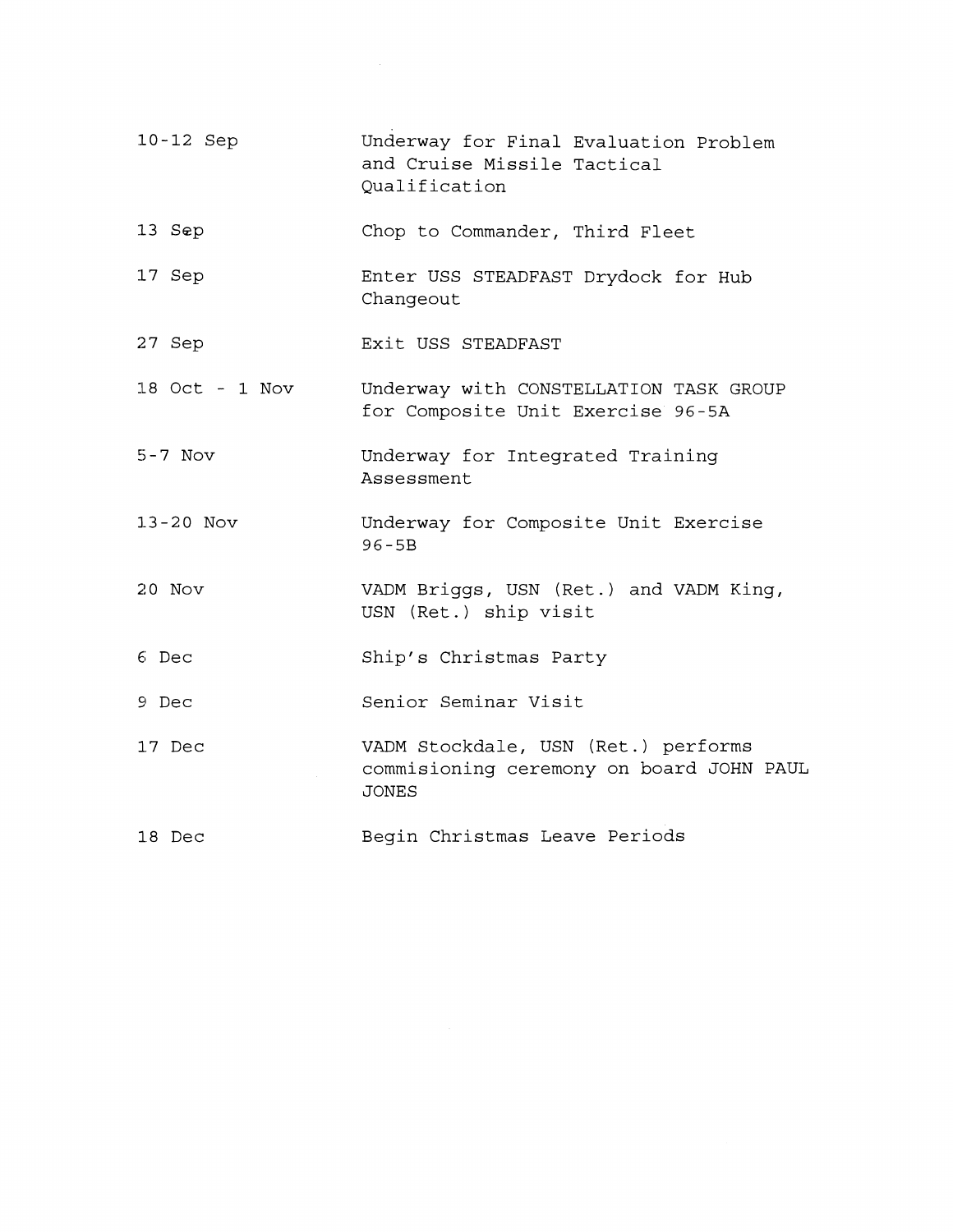#### **COMMAND NARRATIVE**

#### **USS JOHN PAUL JONES (DDG 53)**

#### **01 JANUARY TO 31 DECEMBER 1996**

\* USS JOHN PAUL JONES began the year by entering the Continental Maritime Shipyard for the ship's first Selected Repair Availability. As part of this availibility, a number of systems were installed or upgraded, including the equipment for CNO project 1371 (SLQ-20). The ship spent the rest of the year evaluating this system.

\* While in the shipyards, the ship was recognized for its achievements of the previous year. JOHN PAUL JONES was awarded the COMNAVSURFPAC Safety Award and the Battle "E" for all major categories.

\* JOHN PAUL JONES exited the shipyards in March to evaluate the work performed by Continental Maritime. For the first time in over three months, the ship energized and operated the combat and engineering systems.

\* Following the successful light of assessment and sea trials, the ship began the training cycle for next deployment. The first step in the process was the Command Assessment of Readiness and Training I1 (CART 11) visit by the Afloat Training Group. The ship's Immediate Superior in the Chain of Command, Destroyer Squadron Seven, is responsible for preparing the ship for battle group operations with the assistance of the Afloat Training Group. This process begins with CART. CART I1 evaluated the effectiveness of the ship's training programs and teams and determined the level at which training should begin.

\* The ship travelled to Seal Beach Weapons Station in April for its initial weapons onload. On the return voyage, the ship participated in its first firing exercise of the training cycle. JOHN PAUL JONES scored 99.7 points, the highest score to date at San Clemente Island.

\* Upon return to San Diego, the ship began the next stage of the training cycle, Tailored Ship's Training Availability I1 (TSTA 11) . The ship's Air Warfare, Surface Warfare, Undersea Warfare, Strike, Damage Control, and Engineering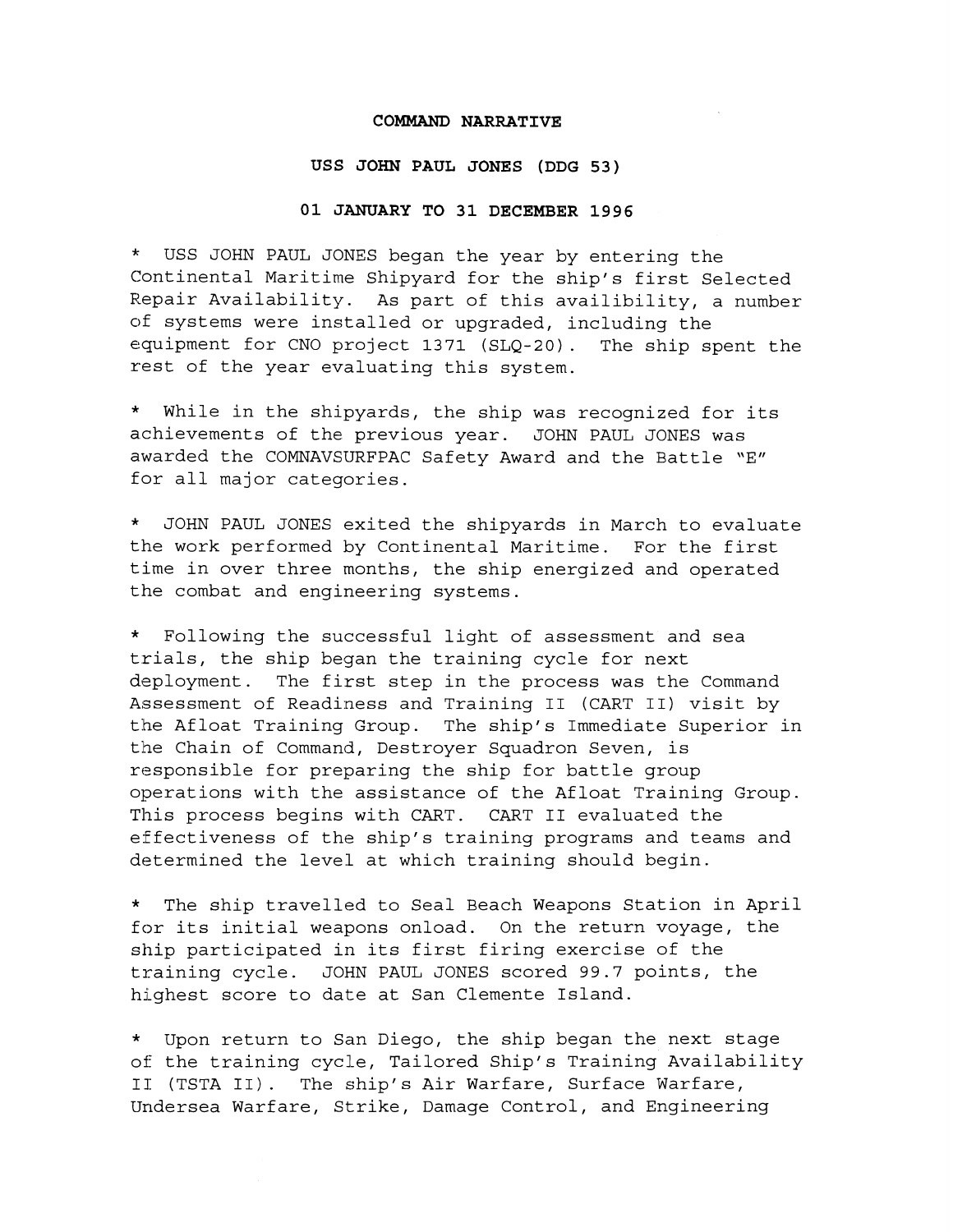Casualty Control Teams were trained by members of the Afloat Training Group.

\* The highlight of the year for most of the crew was the ship's first visit to Portland, Oregon. The ship was invited to the city's annual Rose Festival for the first week of June. The ship's first stop on her journey down the Williamette River was in Longview, Oregon. The town's Chamber of Commerce provided a warm welcome for the ship by hosting two receptions for the crew. Due to the late arrival of spring in Oregon, the level of the river was unusually high. JOHN PAUL JONES'S efforts to clear the bridges outside of Portland became the focus of several local newscasts. The ship was forced to temporarily remove its highest antenna in order to lower the masthead height by 5 feet. While at the Rose Festival, the ship participated in a number of festivities and gave tours to over 10,000 guests.

**7k** After returning from the Rose Festival, JOHN PAUL JONES moored outboard of the USS MCKEE (AS 41) at the San Diego Submarine Base. JOHN PAUL JONES'S availability with the MCKEE was part of an experiment to determine the ability of submarine tenders to provide service for surface ships.

During the MCKEE availability, JOHN PAUL JONES hosted the first of a number of important dignitaries to visit the ship. The North Atlantic Assembly was composed of defense and state department heads from NATO countries including the former Norwegian Secretary of Defense. The following day the White House Fellows were given a tour of the ship. The White House Fellows are a group of young community leaders hand-selected by the President to learn about the federal government.

\* After leaving the Submarine Base, JOHN PAUL JONES resumed the training cycle. The ship passed its second Shipboard Explosive Safety Inspection and got underway for the completion of TSTA 11. Following the first missile exercise of the training cycle, JOHN PAUL JONES passed an important Engineering Certification inspection qualifying the ship to indepently operate the ship's plant.

\* On August 20, 1997, the JOHN PAUL JONES hosted her second change of command. CDR J. Bruce Hamilton relieved CDR Peter